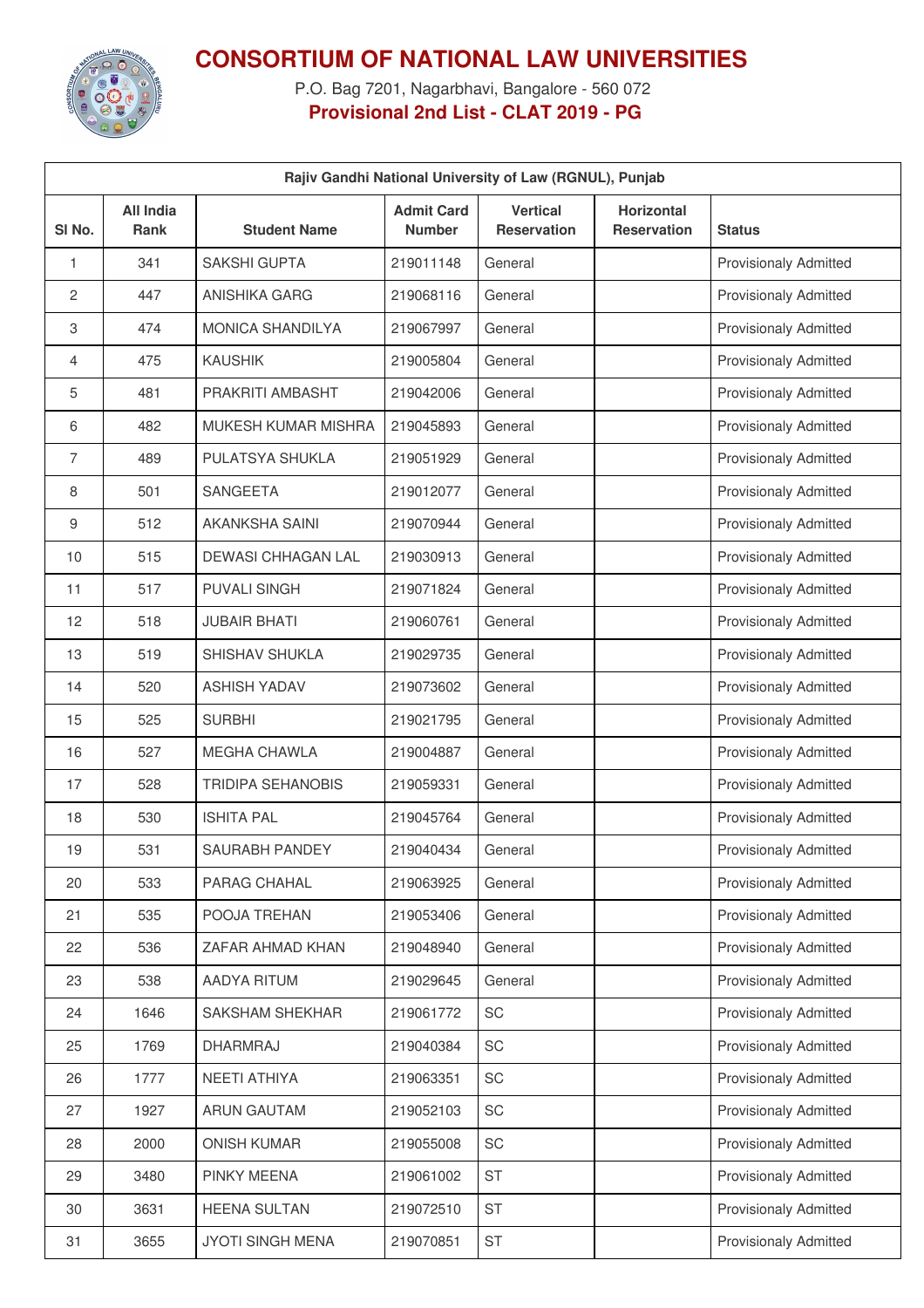| Rajiv Gandhi National University of Law (RGNUL), Punjab |                          |                        |                                    |                                       |                                         |                              |
|---------------------------------------------------------|--------------------------|------------------------|------------------------------------|---------------------------------------|-----------------------------------------|------------------------------|
| SI <sub>No.</sub>                                       | All India<br><b>Rank</b> | <b>Student Name</b>    | <b>Admit Card</b><br><b>Number</b> | <b>Vertical</b><br><b>Reservation</b> | <b>Horizontal</b><br><b>Reservation</b> | <b>Status</b>                |
| 32                                                      | 3883                     | <b>SHANTANU PANDEY</b> | 219064494                          | General                               | PWD <sup>*</sup>                        | <b>Provisionaly Admitted</b> |
| 33                                                      | 4756                     | <b>TARANG JAIN</b>     | 219077097                          | General                               | PWD <sup>*</sup>                        | <b>Provisionaly Admitted</b> |

## **Status of provisionally admitted students in the first list - PG**

| Rajiv Gandhi National University of Law (RGNUL), Punjab |                                 |                                         |                                    |                                       |                                         |                              |
|---------------------------------------------------------|---------------------------------|-----------------------------------------|------------------------------------|---------------------------------------|-----------------------------------------|------------------------------|
| SI No.                                                  | <b>All India</b><br><b>Rank</b> | <b>Student Name</b>                     | <b>Admit Card</b><br><b>Number</b> | <b>Vertical</b><br><b>Reservation</b> | <b>Horizontal</b><br><b>Reservation</b> | <b>Status</b>                |
| 1                                                       | 57                              | JASMEET SINGH CHADHA                    | 219018446                          | General                               |                                         | <b>Provisionaly Admitted</b> |
| 2                                                       | 122                             | <b>GAURAV PACHAURI</b>                  | 219074200                          | General                               |                                         | Vacant                       |
| 3                                                       | 146                             | <b>NEHA SHARMA</b>                      | 219045840                          | General                               |                                         | Vacant                       |
| $\overline{4}$                                          | 147                             | <b>SUHAIB SALMAN</b>                    | 219019370                          | General                               |                                         | Vacant                       |
| 5                                                       | 236                             | <b>GAGANDEEP SINGH</b><br><b>KAINTH</b> | 219046013                          | General                               |                                         | Vacant                       |
| 6                                                       | 257                             | <b>DHRUV MALHOTRA</b>                   | 219031364                          | General                               |                                         | Vacant                       |
| $\overline{7}$                                          | 268                             | <b>SMRITI SHARMA</b>                    | 219015297                          | General                               |                                         | Vacant                       |
| 8                                                       | 272                             | <b>DINKAR PANDEY</b>                    | 219002681                          | General                               |                                         | Vacant                       |
| 9                                                       | 273                             | <b>BHOOMIKA AHUJA</b>                   | 219048579                          | General                               |                                         | Vacant                       |
| 10                                                      | 274                             | <b>SANAA PARVEZ</b>                     | 219027792                          | General                               |                                         | Vacant                       |
| 11                                                      | 275                             | <b>ADITI MANGAL</b>                     | 219030077                          | General                               |                                         | Vacant                       |
| 12                                                      | 289                             | <b>VINAYAK PATHAK</b>                   | 219071152                          | General                               |                                         | Vacant                       |
| 13                                                      | 291                             | <b>BREA SANDHU</b>                      | 219076351                          | General                               |                                         | <b>Provisionaly Admitted</b> |
| 14                                                      | 292                             | <b>VAISHNAVI RAWAT</b>                  | 219001327                          | General                               |                                         | Vacant                       |
| 15                                                      | 294                             | <b>VANEET KAUR SOKHI</b>                | 219014245                          | General                               |                                         | <b>Provisionaly Admitted</b> |
| 16                                                      | 296                             | <b>AASTHA TIWARI</b>                    | 219013789                          | General                               |                                         | Vacant                       |
| 17                                                      | 297                             | <b>ADITYA GUPTA</b>                     | 219073894                          | General                               |                                         | Vacant                       |
| 18                                                      | 299                             | SHUBHAM YADAV                           | 219077282                          | General                               |                                         | Vacant                       |
| 19                                                      | 300                             | SHADWAL HARSH                           | 219061509                          | General                               |                                         | Vacant                       |
| 20                                                      | 303                             | POOJA SINGH                             | 219033168                          | General                               |                                         | Vacant                       |
| 21                                                      | 304                             | <b>SRISHTI JAIN</b>                     | 219066675                          | General                               |                                         | Vacant                       |
| 22                                                      | 305                             | MOHIT ARORA                             | 219061413                          | General                               |                                         | Vacant                       |
| 23                                                      | 306                             | DIVYANSH SHUKLA                         | 219014438                          | General                               |                                         | Vacant                       |
| 24                                                      | 307                             | <b>ANKITA</b>                           | 219042483                          | General                               |                                         | Vacant                       |
| 25                                                      | 308                             | PINAR AHMAD WANI                        | 219068130                          | General                               |                                         | <b>Provisionaly Admitted</b> |
|                                                         |                                 |                                         |                                    |                                       |                                         |                              |